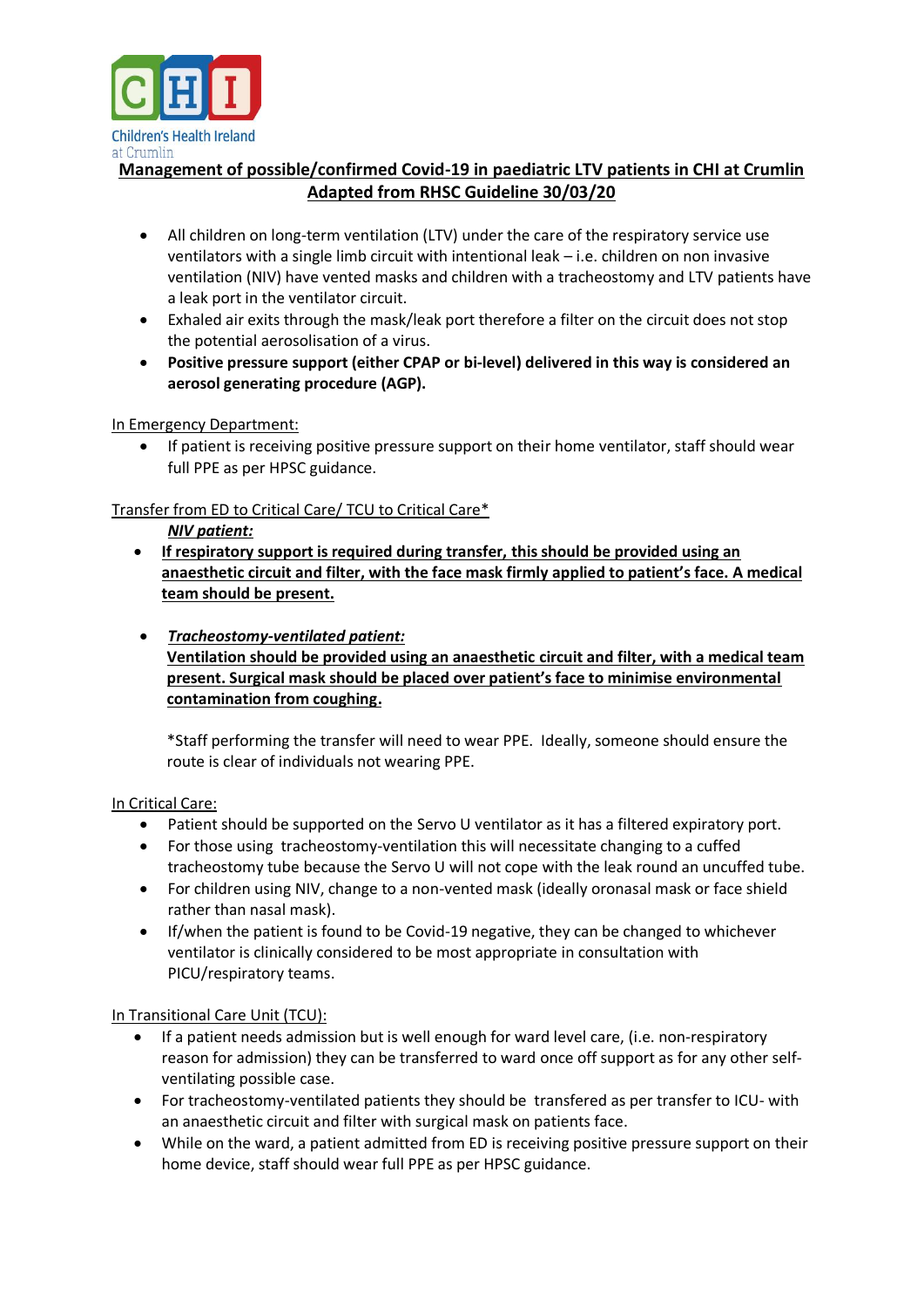

 Current inpatients with invasive or non invasive LTV with new respiratory symptoms or a respiratory deterioration need to be presumed COVID positive until deemed negative and staff should follow current local guidance around testing and PPE.

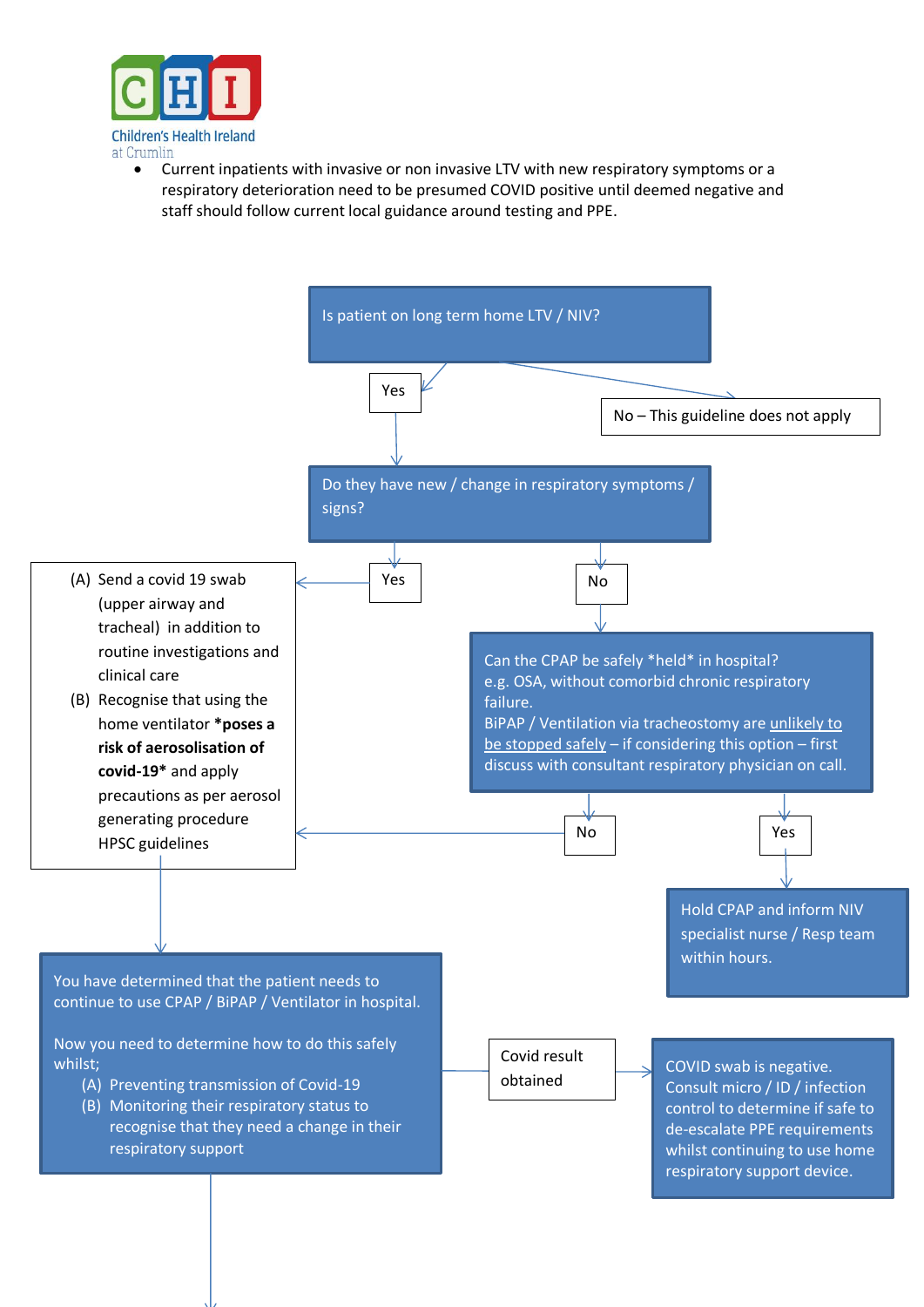

Move to next page